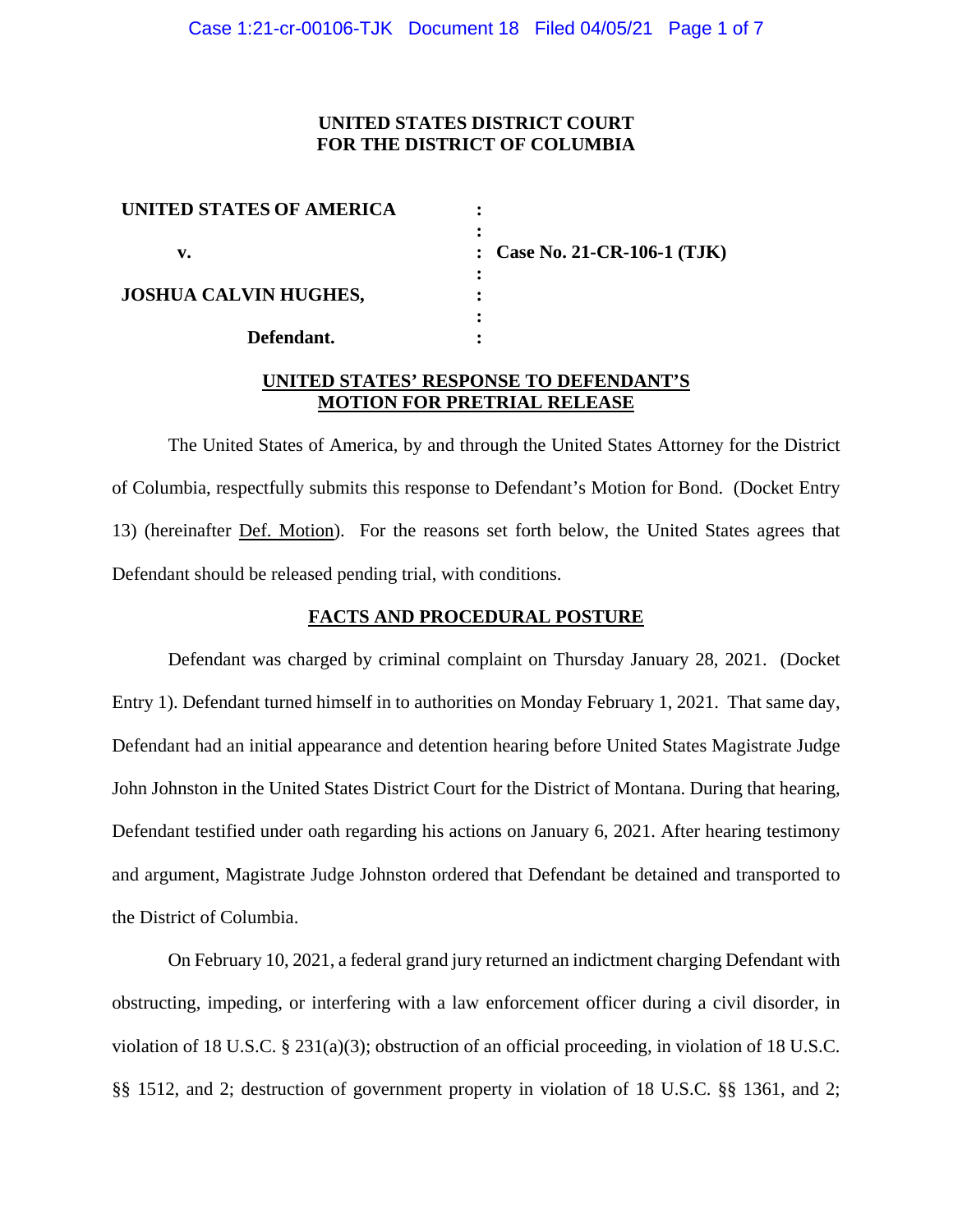### Case 1:21-cr-00106-TJK Document 18 Filed 04/05/21 Page 2 of 7

entering and remaining in a restricted building or grounds, in violation of 18 U.S.C.  $\S$  1752(a)(1); disorderly and disruptive conduct in a restricted building or grounds, in violation of 18 U.S.C. § 1752(a)(2); entering and remaining on the floor of Congress, in violation of 40 U.S.C. §  $5104(e)(2)(C)$ ; disorderly conduct in a Capitol building, in violation of 40 U.S.C. §  $5104(e)(2)(D)$ ; and parading, demonstrating, or picketing in a Capitol building, in violation of 40 U.S.C. §  $5104(e)(2)(G)$ .

On March 31, 2021, Defendant moved the Court for pretrial bond in this case. (Docket Entry 13). That same day, Counsel for the Defendant provided undersigned counsel with a copy of the transcript from Defendant's testimony at the detention hearing. This response follows.

#### **ARGUMENT**

#### **1. The United States' Bases for Detention**

Defendant faces a rebuttable presumption in favor of pretrial detention in this case, pursuant to 18 U.S.C. § 3142(e)(3)(C).<sup>1</sup> Once triggered, the presumption places a burden of production on the Defendant to present some evidence which rebuts the presumption that there are no conditions, or combination of conditions, which would ensure the safety of the community if the Defendant is released. Hearing Transcript at 43, United States v. Powell, Case No. 21-mj-197 (C.J. Howell, February 11, 2021).

### **2. The United States Concedes that Defendant has Rebutted the Presumption**

This Defendant has presented sufficient evidence to rebut the presumption in favor of detention. Specifically, Defendant, unlike his co-defendant, has no known, recent criminal history, and has no felony convictions. Moreover, unlike his co-defendant this Defendant did not

<sup>&</sup>lt;sup>1</sup> Defendant is also eligible for detention pursuant to 18 U.S.C. § 3142(a), because Destruction of Property is a Crime of Violence. See Hearing Transcript at 74, United States v. Nordean, 21-MJ-195, (C.J. Howell March 2, 2021).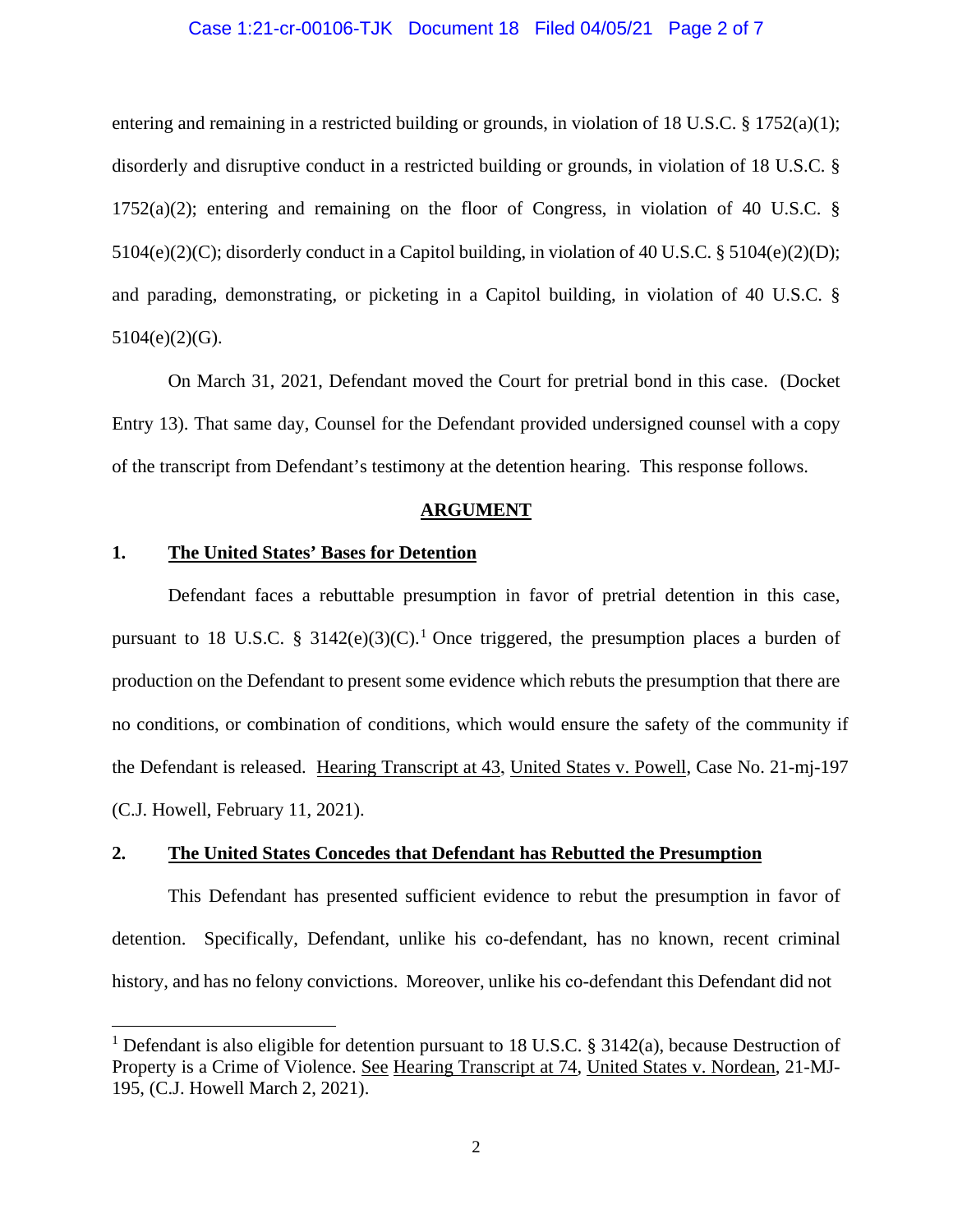#### Case 1:21-cr-00106-TJK Document 18 Filed 04/05/21 Page 3 of 7

actively destroy property. The United States has reviewed the relevant surveillance footage from inside the Capitol, and his reviewed evidence digitally recovered from a cell phone pursuant to a search warrant, and has found no evidence of pre-planning by this Defendant. Moreover, this Defendant has clearly demonstrated remorse for his actions – most notably in his testimony in the District of Montana.

### **3. The United States' Analysis of the Bail Reform Act Factors**

As the Court is aware, there are four factors under Section 3142(g) that the Court must analyze in determining whether to detain the defendant pending trial: (1) the nature and circumstances of the offense charged; (2) the weight of the evidence against the defendant; (3) his history and characteristics; and (4) the nature and seriousness of the danger to any person or the community that would be posed by his release. The United States' analysis of these factors is as follows.

## **A. The Nature and Circumstances of the Offense**

The nature and circumstances of the offense weighs in favor of pretrial detention. Defendant and his co-defendant were part of a mob that overran and pushed past Capitol Police officers and climbed a stairway in order to reach the Capitol building. There, Defendant and his co-defendant were present at the "tip of the spear," where rioters – including known members of Proud Boys and Oath Keepers, broke into the Capitol building. Once the first window was broken by Dominic Pezzola, Defendant and his co-defendant joined other rioters in climbing through the window into the Capitol.

Once inside the Capitol, Defendant stopped to adjust his glasses while his co-defendant helped another rioter kick a door until the lock broke and it opened, causing substantial damage. Defendant and co-defendant then followed the mob and joined Douglas Austen Jensen who was

3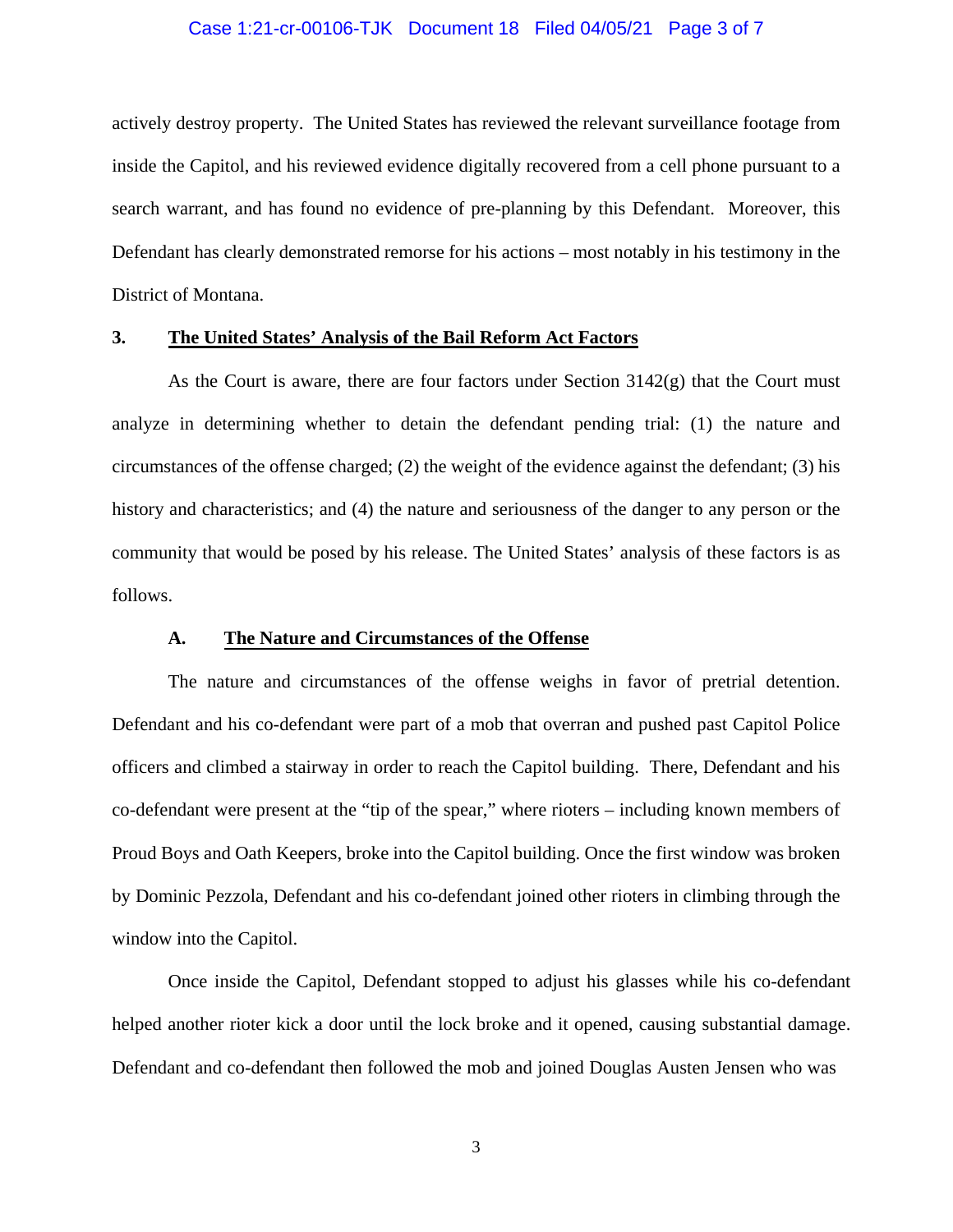### Case 1:21-cr-00106-TJK Document 18 Filed 04/05/21 Page 4 of 7

engaged in a confrontation with Capitol Police Officer Eugene Goodman. Whereas Defendant's co-defendant joined Jensen in engaging Officer Goodman, Defendant did not. Defendant did, however, join in chasing Officer Goodman up the stairs where he lured the rioters away from the Senate floor and into an adjacent atrium.

Once in the atrium, other rioters – including the co-defendant – can be seen and heard to shout at and harass Capitol police officers. Defendant does not appear to have said anything, and stood still with both hands raised, or at his sides, during the time he was in the atrium. A Capitol Police Officer reported that, during the altercation in the atrium, one of the rioters slammed a fire extinguisher on the ground causing it to rupture. The Officer described that it sounded like an "explosion," and – given both the sound and the white powder in the air – both the rioters and the officers were momentarily shocked. The officer reported that a number of rioters dispersed and went to other locations inside the Capitol after that incident. Defendant and co-Defendant were among those rioters that left this area of the Capitol after the fire extinguisher incident.

Upon leaving the atrium, Defendant and co-defendant joined other rioters in entering the Senate floor – which had been evacuated by this point. Defendant was captured on video walking with his hands at his side. Whereas co-defendant and other rioters examined the sensitive contents on Senators' desks, Defendant stayed on the stairs or the Senate floor. In a video recording from this time, Defendant can be heard admonishing another rioter that sat in in the chair reserved for the President of the Senate, telling the rioter to show some respect and get out of the seat.

#### **B. The Weight of the Evidence Against the Defendant**

The weight of the evidence against Defendant is overwhelming, and it weighs in favor of pretrial detention. The evidence against Defendant comes in multiple forms, but largely consists of the Defendant having been caught on surveillance and other digital video committing the

4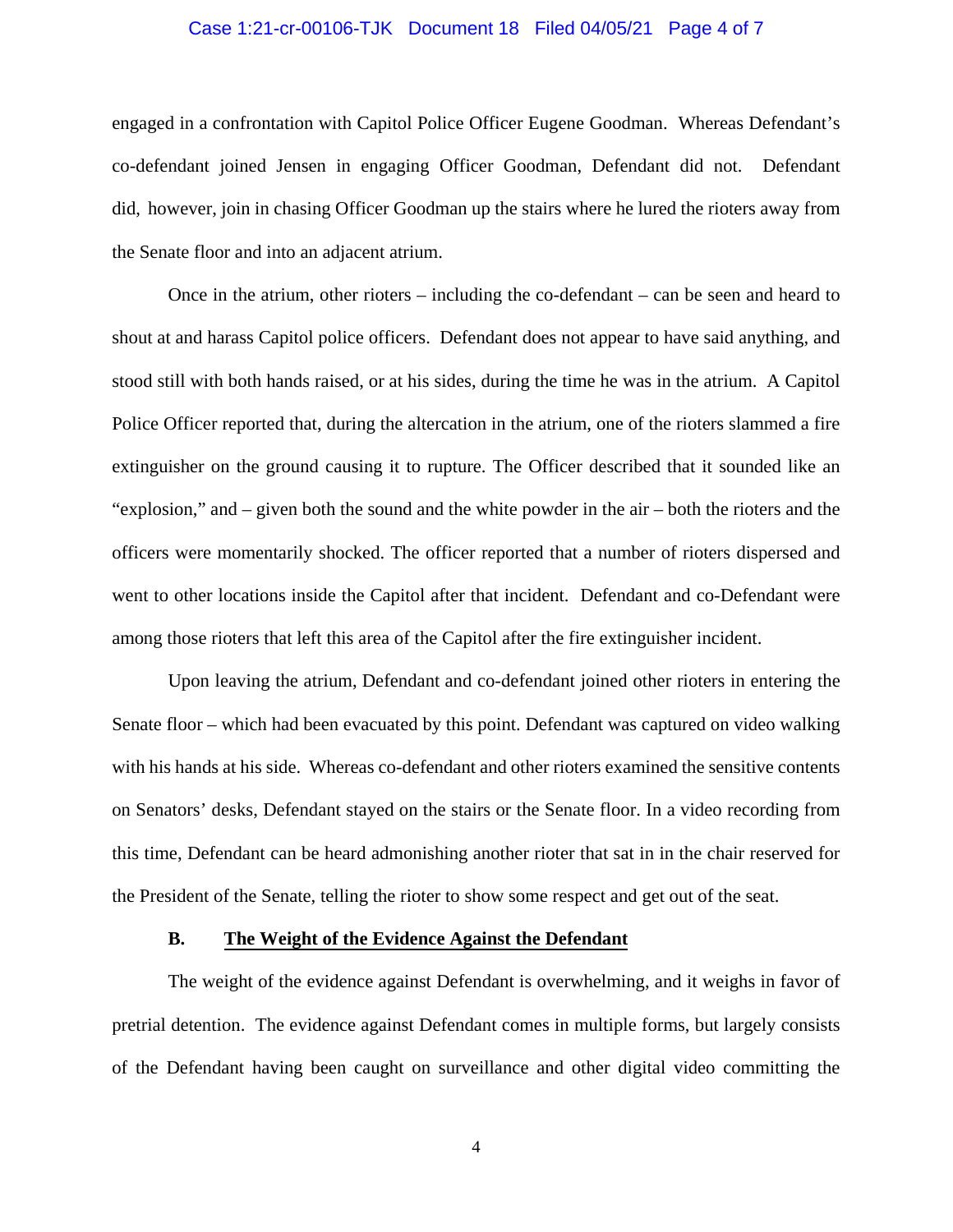### Case 1:21-cr-00106-TJK Document 18 Filed 04/05/21 Page 5 of 7

charged crimes, as well as his testimony during the detention hearing during which he largely admitted to the charged conduct.

# **C. The Defendant's History and Characteristics**

This factor weighs in favor of pretrial release. Defendant has no known criminal history and also has strong ties to the area in which he resides. Although Defendant is charged with obstruction of an official proceeding and destruction of property, he is charged with those crimes under an aiding and abetting theory. This Defendant's actions inside the Capitol were largely as a follower, and he has testified under oath about his remorse for his actions.

## **D. Risk of Danger to the Community**

This factor weighs in favor of pretrial release. Moreover, in considering the guidance of this Court and the D.C. Circuit, Defendant's actions in the Capitol, though unlawful, do not warrant pretrial detention. See United States v. Munchel, No. 21-3010 (D.C. Cir. March 26, 2021); United States v. Chrestman, 21-mj-218 (Docket Entry 23, at 27-28).

# **CONCLUSION**

Considering that Defendant has rebutted the presumption in favor of pretrial detention, the United States respectfully submits that the Defendant should be released pending trial on the standard conditions, the following special conditions, and any additional conditions which the Court deems necessary to ensure the safety of the community:

- 1. Electronic Monitoring;
- 2. Home Detention with a curfew allowing Defendant to work;
- 3. Prohibition against leaving the District of Montana without Court approval;
- 4. Random Drug Testing;
- 5. Removal of all firearms from his residence;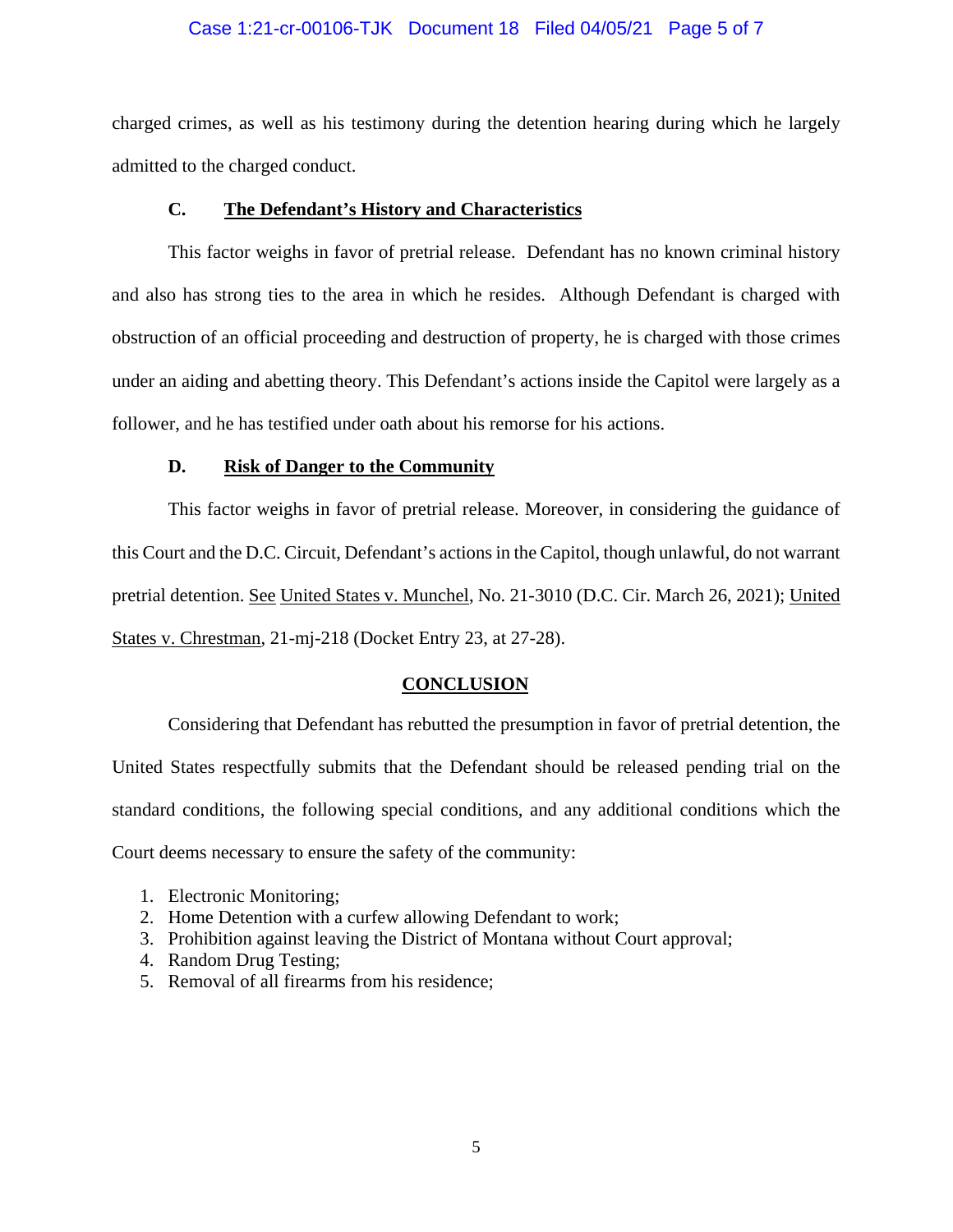Respectfully Submitted,

CHANNING D. PHILLIPS Acting United States Attorney D.C. Bar No. 415793

 By: */s/ James B. Nelson* JAMES B. NELSON D.C. Bar No. 1613700 Assistant United States Attorney Federal Major Crimes Section 555 4th Street, N.W. Washington, D.C. 20530 (202) 252**-**6986 james.nelson@usdoj.gov